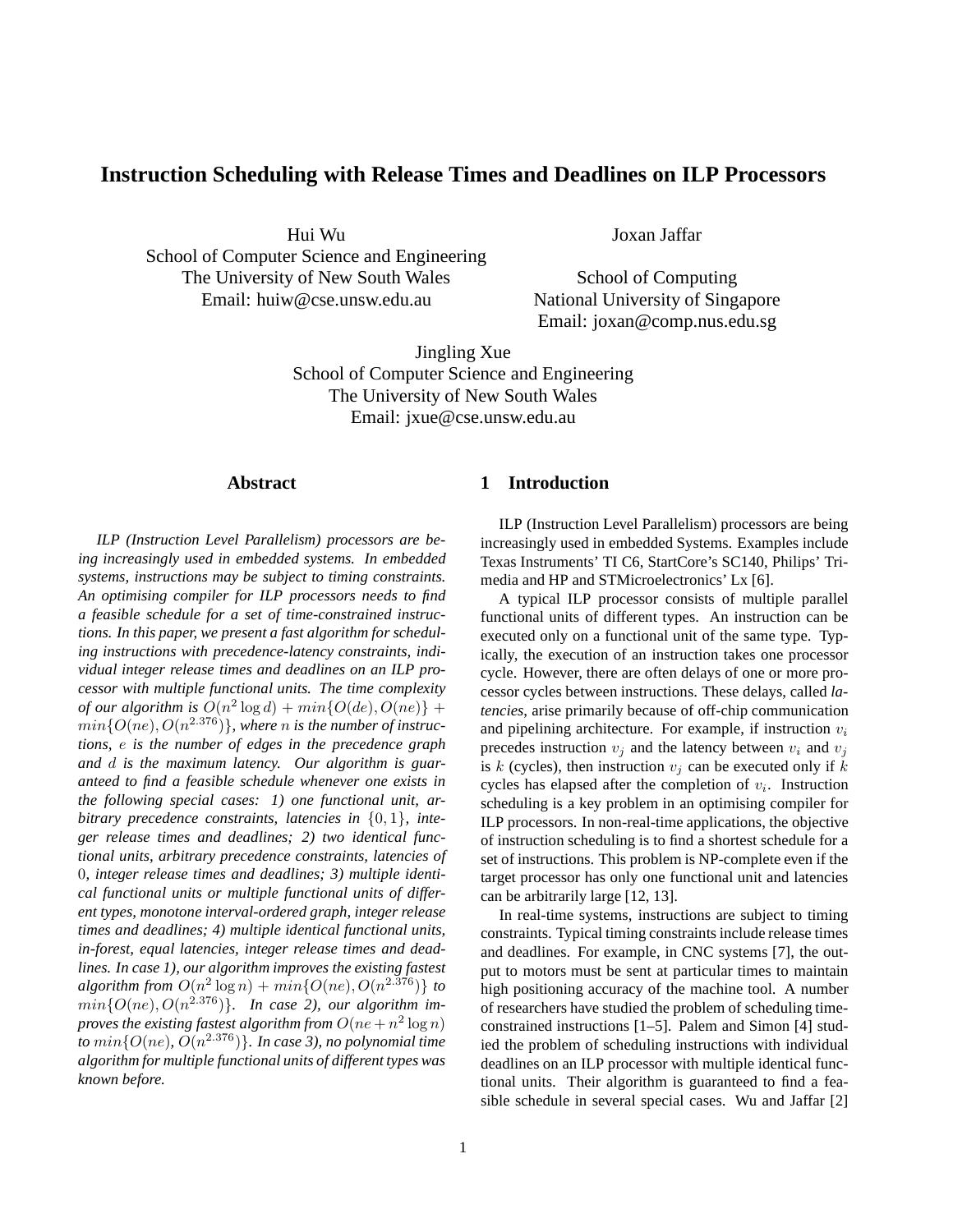proposed an efficient algorithm for scheduling instructions with individual deadlines on an ILP processor with multiple functional units of different types. Their algorithm is guaranteed to find a feasible schedule in several special cases. Leung et al [1] proposed a polynomial-time algorithm for scheduling instructions with individual release times and deadlines on an ILP processor with multiple identical functional units.

In this paper, we propose a fast algorithm for scheduling instructions with individual release times and deadlines on an ILP processor with multiple functional units of different types. Our algorithm is guaranteed to find a feasible schedule whenever one exists in the following special cases: 1) one functional unit, arbitrary precedence constraints, latencies in  $\{0, 1\}$ , integer release times and deadlines; 2) two identical functional units, arbitrary precedence constraints, latencies of 0, integer release times and deadlines; 3) multiple identical functional units or multiple functional units of different types, monotone interval-ordered graph, integer release times and deadlines; 4) multiple identical functional units, in-forest, equal latencies, integer release times and deadlines. In case 1), our algorithm improves the existing fastest algorithm [3] from  $O(n^2 \log n) + min\{O(ne), O(n^{2.376})\}$ to  $min\{O(ne), O(n^{2.376})\}$ , where *n* is the number of instructions and e is the number of edges in the precedence graph. In case 2), our algorithm improves the existing fastest algorithm [1] from  $O(ne + n^2 \log n)$  to  $min\{O(ne),$  $O(n^{2.376})$ . In case 3), no polynomial time algorithm for multiple functional units of different types was known before.

The main idea of our algorithm is computing a tighter deadline called the  $l^{max}(v_i)$ -successor-tree*consistent deadline* for each instruction  $v_i$ , where  $l^{max}(v_i)$ is the maximum latency between  $v_i$  and all its immediate successors. Given a problem instance P, the  $l^{max}(v_i)$ successor-tree-consistent deadline of an instruction  $v_i$  is the upper bound on its latest completion time in any feasible schedule for the relaxed problem  $P'(v_i)$  where the precedence-latency constraints are represented by the  $l^{max}(v_i)$ -successor tree which is a subset of the original precedence-latency constraints. To make it faster to compute the  $l^{max}(v_i)$ -successor-tree-consistent deadline for each instruction  $v_i$ , we use a number of techniques, namely, forward scheduling, backward scheduling, disjoint set union-find and binary search.

### **2 Model and Definitions**

The target ILP processor M has m functional units  $F_1$ ,  $F_2, \dots, F_m$  of w different types  $R_1, R_2, \dots, R_w$ . The type of  $F_j$  is denoted by  $R(F_j)$ . The number of the functional units of type  $R_i$  is  $m_i$ . An instruction of type  $R_i$ 

can be executed only on a functional unit of the same type. The execution of each instruction takes one processor cycle. A latency exists between two instructions with direct dependency. The precedence-latency constraints are represented by a weighted DAG  $G = (V, E, W)$  where V denotes the set of all instructions, E the set of precedence constraints and W the set of all latencies. In addition, each instruction may have a pre-assigned release time and a preassigned deadline. If an instruction has no pre-assigned release time, its release time is set to 0. If an instruction has no pre-assigned deadline, its deadline is set to the largest pre-assigned deadline.

The problem of scheduling instructions with individual release times and deadlines on an ILP processor is described as follows. Given a problem instance  $P$ : a set  $V = \{v_1, v_2, \dots, v_n\}$  of n UET (Unit Execution Time) instructions, where each instruction has a type  $R(v_i) \in$  ${R_1, R_2, \cdots, R_w}$ , a set of precedence-latency constraints in the form of a weighted DAG  $G = (V, E, W)$ , where  $E = \{(v_i, v_j) : v_j \text{ is directly dependent on } v_i\}, W =$  $\{l_{ij} : (v_i, v_j) \in E \text{ and } l_{ij} \in \{0, 1, \dots, d\} \text{ is the latency}$ between  $v_i$  and  $v_j$ , a set  $RT = \{r_i : r_i$  is the release time of  $v_i$  and  $r_i$  is a non-negative integer} of release times, a set  $D = \{d_i : d_i$  is the deadline of  $v_i$  and  $d_i$  is a positive integer of deadlines and the ILP processor  $M$ , compute a *feasible schedule* whenever one exists. A schedule  $\sigma: V \to \{0, 1, 2, \dots \}$  is called a feasible schedule if it satisfies the following constraints:

- 1. Precedence-latency constraints:  $\forall (v_i, v_j) \in E$  $(\sigma(v_i) + 1 + l_{ij} \leq \sigma(v_j)).$
- 2. Release time and deadline constraints:  $\forall v_i \in V \ (r_i \leq$  $\sigma(v_i) \leq d_i - 1$ .
- 3. Resource constraints: For each type  $R_i$ , 1) an instruction  $v_i$  of type  $R_i$  can be executed only on a functional unit of type  $R_i$ ; 2)  $\forall t \in [0, \infty) (\vert \{v_k \in V : R(v_k) = \}$  $R_i$  and  $\sigma(v_k) \leq t < \sigma(v_k) + 1$ }  $\leq m_i$  i.e. the number of instructions of type  $R_i$  which are executed at the same time, cannot exceed the number of functional units of type  $R_i$ .
- $\sigma$  is called a *valid schedule* if it satisfies constraints 1 and 2. Given two instructions  $v_i$  and  $v_j$ , if there is a directed path from  $v_i$  to  $v_j$ , then  $v_i$  is a *predecessor* of  $v_j$  and  $v_j$  is a *successor* of  $v_i$ . Especially, if  $(v_i, v_j) \in E$ , then  $v_i$  is an *immediate predecessor* of  $v_i$  and  $v_j$  is an *immediate succes*sor of  $v_i$ . If instruction  $v_i$  has no immediate successor, then  $v_i$  is a *sink instruction*; if  $v_i$  has no immediate predecessor, then  $v_i$  is a *source instruction*. The set of all successors of instruction  $v_i$  is denoted by  $Succ(v_i)$ . Throughout this paper, we use  $l^{max}(v_i)$  to denote the maximum latency between  $v_i$  and its immediate successors.

In a weighted DAG  $G$ , if there is a directed path  $P_{ij}$  from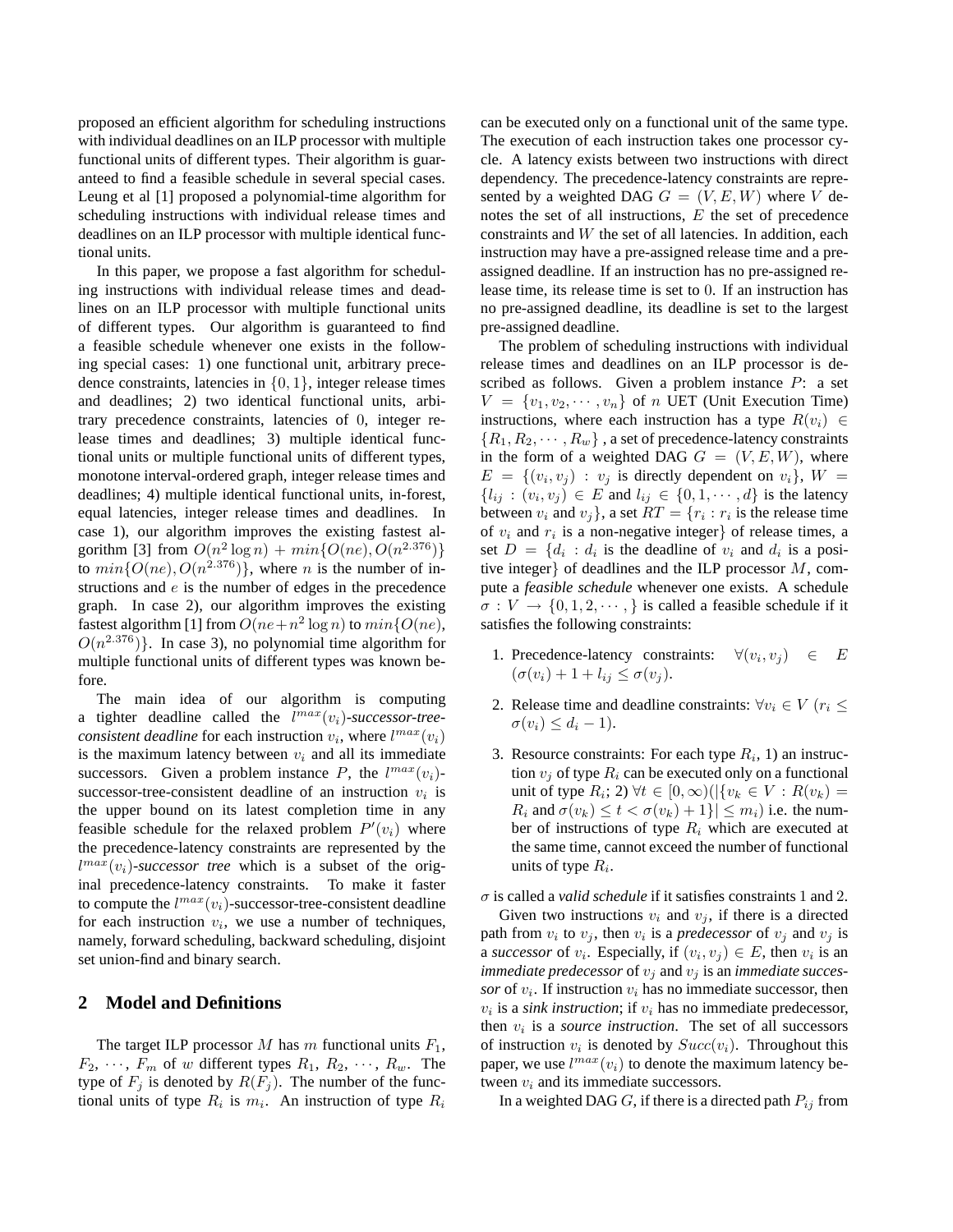$v_i$  to  $v_j$ , the *path length* of  $P_{ij}$  is the sum of its constituent edge weights and the number of instructions in  $P_{ij}$ , excluding two end instructions  $v_i$  and  $v_j$ . The *maximum path length* from  $v_i$  to  $v_j$ , denoted by  $l_{ij}^{\dagger}$ , is the maximum path length of all paths from  $v_i$  to  $v_j$ . The maximum path length, also called *transitive latency*, between  $v_i$  and  $v_j$  specifies that the relative distance between  $v_i$  and  $v_j$  in any valid schedule must be at least  $l_{ij}^{+}$  time units.

**Definition 2.1.** *Given a problem instance* P*, the* edgeconsistent release time of an instruction  $v_i$ , denoted *by*  $r(v_i)$ *, is recursively defined as follows:*  $r(v_i)$  =  $max{r_i, max{r(v_j) + l_{ji} + 1 : v_j \text{ is an immediate prede-}}$ *cessor of* vi}}*. The* edge-consistent deadline *of an instruction*  $v_i$ , denoted by  $d(v_i)$ , is recursively defined as follows:  $d(v_i) = min\{d_i, min\{d(v_j) - l_{ij} - 1 : v_j \text{ is an immediate}\}$ *successor of*  $v_i$  } }.

Given a problem instance  $P$ , the edge-consistent release times and the edge-consistent deadlines of all instructions can be computed in  $O(e)$  time by using breadth-first search, where  $e$  is the number of edges in the precedence graph.

**Definition 2.2.** *Given a non-negative integer* k*, a weighted*  $DAGG = (V, E, W)$  and an instruction  $v_i$ , the  $k$ -successor *tree of*  $v_i$  *is a weighted directed tree*  $WST(G, v_i, k)$  =  $(V', E', W')$ , where  $V' = \{v_i\} \cup \{v_j : v_j$  is a successor *of*  $v_i$  in  $G$ ,  $E' = \{(v_i, v_j) : v_j$  *is a successor of*  $v_i$  *in*  $G$ } *and*  $W' = \{l'_{ij} : (v_i, v_j) \in E' \text{ and } l'_{ij} = l^+_{ij} \text{ if } l^+_{ij} < k,$  $l'_{ij} = k$  *otherwise*}.

In this paper, all time points and the two endpoints of any time interval are non-negative integer.

**Definition 2.3.** *Given a problem instance* P *and a type* R<sup>i</sup> *, a time interval*  $[t_1, t_2)$  *is called a forbidden interval with respect to*  $R_i$  *if there are*  $m_i(t_2-t_1)$  *instructions such that their release times and deadlines are within*  $[t_1, t_2 - 1]$  *and*  $[t_1 + 1, t_2]$ , respectively. Given a forbidden interval  $[t_1, t_2]$ *with respect to*  $R_i$ *, all time points*  $t_1, t_1 + 1, \cdots, t_2 - 1$  *are called* forbidden time points *with respect to* R<sup>i</sup> *. A forbidden interval is called a* maximum forbidden interval *if no longer forbidden interval contains it.*

Intuitively, all instructions of type  $R_i$  in a forbidden interval with respect to  $R_i$  fully occupy the forbidden interval and cannot be scheduled outside the forbidden interval in any feasible schedule. As a result, no other instruction can be scheduled in this forbidden interval. Forbidden intervals are used to make it faster to compute the  $l^{max}(v_i)$ -successor-tree-consistent deadline for each nonsink instruction  $v_i$ . All maximum forbidden intervals can be computed in  $O(n)$  time if we keep two lists of all instructions sorted in non-decreasing order of their release times and in non-decreasing order of their deadlines, respectively.

An *interval-ordered graph* [14] is a DAG  $G = (V, E)$ ,

where V is a set of intervals in the real line,  $E = \{(v_i, v_j) :$  $v_i, v_j \in V$  and  $\forall (x \in v_i \text{ and } y \in v_j) \ x \lt y$ . In an interval-ordered graph  $G$ , given any two nodes  $v_i$  and  $v_j$ , either all predecessors of  $v_i$  are also the predecessors of  $v_j$  or all predecessors of  $v_j$  are also the predecessors of vi . A *monotone interval-ordered graph* [4] is a weighted interval-ordered graph where for any pair of edges  $(v_i, v_j)$ and  $(v_i, v_k)$ ,  $l_{ij} \geq l_{ik}$  holds if the predecessors of  $v_k$  are also the predecessors of  $v_j$ . *In-forest* is a set of disjoint directed trees where each node has at most one immediate successor.

The key idea of our algorithm is computing the  $l^{max}(v_i)$  $successor-tree-consistent\ deadline\ for\ each\ instruction\  $v_i$ ,$ where  $l^{max}(v_i)$  is the maximum latency between  $v_i$  and all its immediate successors. The  $l^{max}(v_i)$ -successor-treeconsistent deadline of instruction  $v_i$ , denoted by  $d'_i$ , is typically tighter than its pre-assigned deadline. Specifically, given a problem instance  $P$  and an instruction  $v_i$ , if  $v_i$  is a sink instruction, then  $d_i$  is equal to its pre-assigned deadline; otherwise,  $d_i$  is the upper bound on its latest completion time in any feasible schedule for the relaxed problem instance  $P'(v_i)$  which has the same set of instructions as in P with the following constraints:

- Precedence-latency constraints: the  $l^{max}(v_i)$ successor-tree  $WST(G, v_i, l^{max}(v_i)).$
- Release time constraints:  $RT = \{r(v_i):$  the release time of  $v_j$  is its edge-consistent release time  $r(v_j)$ .
- Deadline constraints:  $D = {\overline{d}}_j$ : if  $v_j$  is a successor of  $v_i$  or the edge-consistent release time of  $v_j$  is greater than that of  $v_i$ , then the deadline  $d_j$  of  $v_j$  is  $v_j$ 's  $l^{max}(v_j)$ -successor-tree-consistent deadline; otherwise, it is  $v_j$ 's edge-consistent deadline}.
- Resource constraints: the same ILP processor as in  $P$ .

To compute the  $l^{max}(v_i)$ -successor-tree-consistent deadline for a non-sink instruction  $v_i$ , our algorithm first computes its *the successor-tree-consistent deadline*. The successor-tree-consistent deadline of  $v_i$  is the upper bound on its latest completion time in any feasible schedule for the relaxed problem instance  $P(v_i)$ . The only difference between  $P(v_i)$  and  $P'(v_i)$  is that there is no latency constraint in  $P(v_i)$ .

# **3 Forward Scheduling and Backward Scheduling**

In our algorithm, both forward scheduling and backward scheduling are used to compute the  $l^{max}(v_i)$ -successortree-consistent deadline of each non-sink instruction  $v_i$ . Forward scheduling solves the following special instruction scheduling problem: Given a set  $A$  of  $n$  independent UET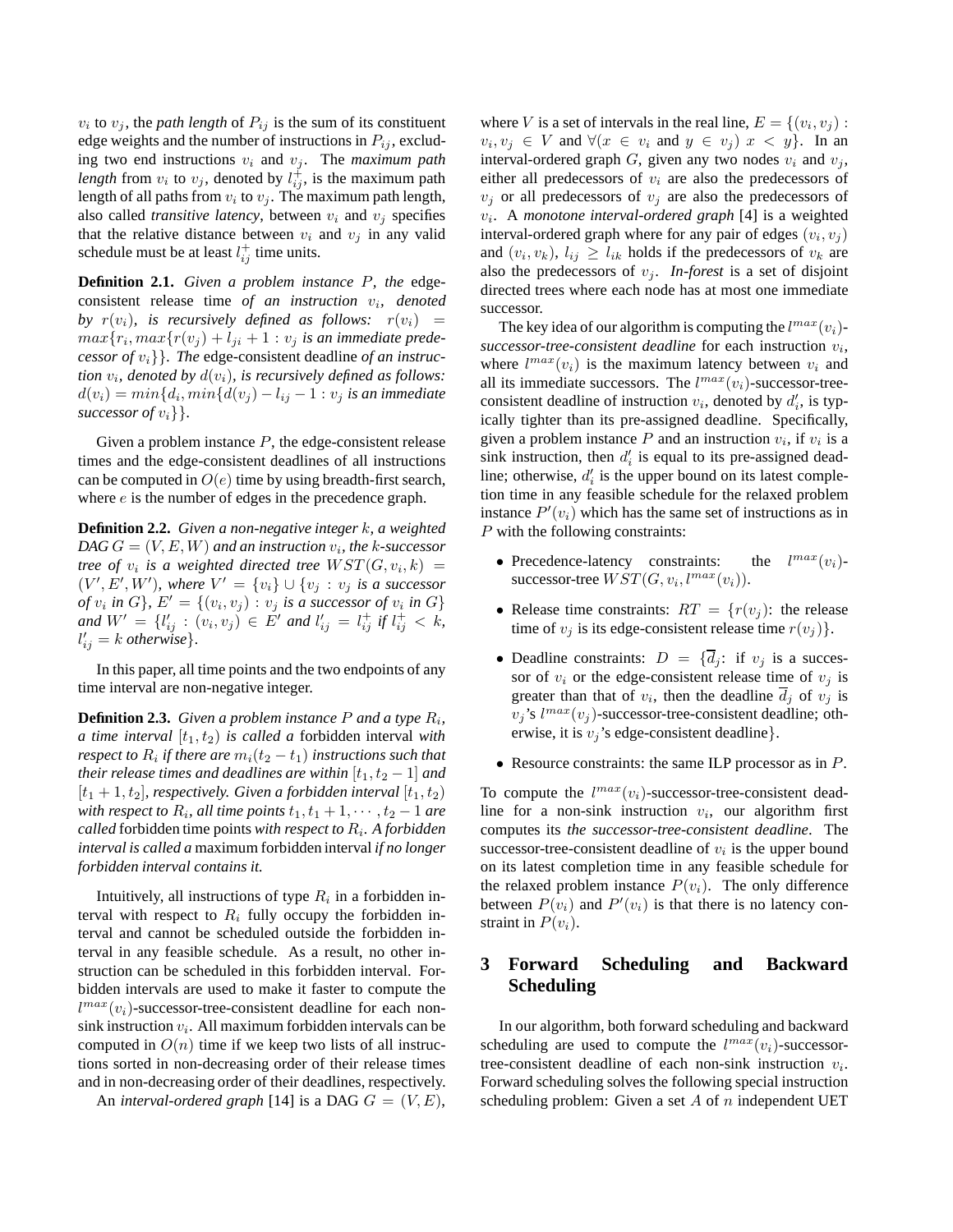instructions with integer release times and deadlines, find a feasible schedule  $\sigma_f$  on the ILP processor M such that the maximum completion time of all instructions is minimised. Forward scheduling is a greedy scheduling technique where each instruction is scheduled as early as possible. In forward scheduling, an instruction is *ready* at time t if t is not less than its release time. Forward scheduling works as follows. For each time point  $0, 1, \ldots$ , choose a ready instruction  $v_k$  with the smallest deadline to run on an idle functional unit of type  $R(v_k)$ . Ties are broken arbitrarily. A schedule generated by forward scheduling is called *forward schedule*. A forward schedule can be constructed in  $O(n)$ time by using Frederickson's linear time algorithm [9, 15] for scheduling a set of UET tasks with individual integer release times and deadlines on multiple identical processors as follows.

- 1. Let  $R_{s_1}, R_{s_2}, \cdots, R_{s_p}$  be the different types of all instructions in  $A$ . Partition all instructions in  $A$  into  $p$ disjoint sets  $A_j = \{v_j : v_j \in A \text{ and } R(v_j) = R_{s_j}\}\$  $(j = 1, 2, \cdots, p).$
- 2. For each  $A_j$  ( $j = 1, 2, \dots, p$ ), compute a forward schedule  $\sigma_{f_j}$  for  $A_j$  on  $m_{s_j}$  identical functional units by using Frederickson's algorithm, where  $m_{s_j}$  is the number of functional unit of type  $R_{s_j}$ .
- 3. The forward schedule  $\sigma_f$  for A is the union of  $\sigma_{f_1}, \sigma_{f_2}$ ,  $\cdots$ ,  $\sigma_{f_p}$ .

Backward scheduling solves the following special instruction scheduling problem: Given a set of  $n$  independent UET instructions with individual integer deadlines, find a feasible schedule on the ILP processor  $M$  such that the minimum start time of all instructions is maximised. Note that in backward scheduling release time constraints are ignored. In backward scheduling, each instruction is scheduled as late as possible. In backward scheduling, an instruction is *ready* at time t if t is less than its deadline. Backward scheduling works as follows. For each time point  $t_{max} - 1$ ,  $t_{max}$  – 2,  $\cdots$ , where  $t_{max}$  is the largest deadline of all instructions, choose a ready instruction  $v_k$  which has the largest deadline among all ready instructions to run on an idle functional unit of type  $R(v_k)$ . Ties are broken arbitrarily. The schedule generated by backward scheduling is called *backward schedule*. A backward schedule can be trivially constructed in  $O(n)$  time if we keep a sorted list of all instructions in non-increasing order of deadlines. It can be shown that forward scheduling and backward scheduling have the following properties.

**Property 3.1.** *Given a set* V *of independent instructions with individual integer release times and deadlines, forward scheduling will find a feasible schedule iff one exists.* Furthermore, given a forward schedule  $\sigma_f$  for *V*,

 $t_{max}(\sigma_f) = min\{t_{max}(\sigma) : \sigma \text{ is a feasible schedule for }$ V} *holds, where*  $t_{max}(\sigma) = max\{\sigma(v_i) : v_i \in V\}.$ 

**Property 3.2.** *Given a set* V *of independent instructions with individual integer deadlines, backward scheduling will find a feasible schedule iff one exists. Furthermore, given a backward schedule*  $\sigma_b$  *for V*,  $t_{min}(\sigma_b) = max\{t_{min}(\sigma)$ :  $\sigma$  *is a feasible schedule for*  $V$ *} holds, where*  $t_{min}(\sigma)$  =  $min{\{\sigma(v_i): v_i \in V\}}$ .

### **4 Scheduling Algorithm**

In this section, we describe a fast algorithm for scheduling instructions with precedence-latency constraints, individual release times and deadlines on the ILP processor  $M$ .

Our algorithm consists of three main steps. The first step is preprocessing. The preprocessing includes computing edge-consistent release times and deadlines for all instructions and sorting 4 arrays which will be used in forward scheduling, backward scheduling and computing the  $l^{max}(v_i)$ -successor-tree-consistent deadline for each non-sink instruction  $v_i$ . The second step is computing the  $l^{max}(v_i)$ -successor-tree consistent deadline  $d'_i$  for each non-sink instruction  $v_i$ . The last step is constructing a schedule for  $P$  by using list scheduling.

Note that by the definition of the  $l^{max}(v_j)$ -successortree-consistent deadline, if an instruction  $v_j$  is a successor of  $v_i$  or the edge-consistent release time of  $v_j$  is greater than that of  $v_i$ , then the  $l^{max}(v_j)$ -successor-tree-consistent deadline of  $v_j$  must be computed before that of  $v_i$ . To satisfy this requirement, our algorithm uses an array L of all non-sink instructions which is sorted in non-ascending order of release times. The framework of our algorithm is shown in pseudo code as follows.

**procedure** Instruction Scheduler(P)  $\frac{1}{2}$  is a problem instance  $\frac{1}{2}$ 

**var**  $L_r^{\leq}$ ,  $L_d^{\geq}$  : array of all instructions in P; **var** L: array of all non-sink instructions in P;

#### **begin**

/\*\*\*\*\*\* Preprocessing \*\*\*\*\*\*/

compute the edge-consistent release times and deadlines for all instructions;

**for** each instruction  $v_i$  **do** 

**begin**

set its release time to its edge-consistent release time. set its deadline to its edge-consistent deadline.

# **end**

sort  $L_r^{\leq}$  in non-decreasing order of release times; sort  $L_d^{\leq}$  in non-decreasing order of deadlines;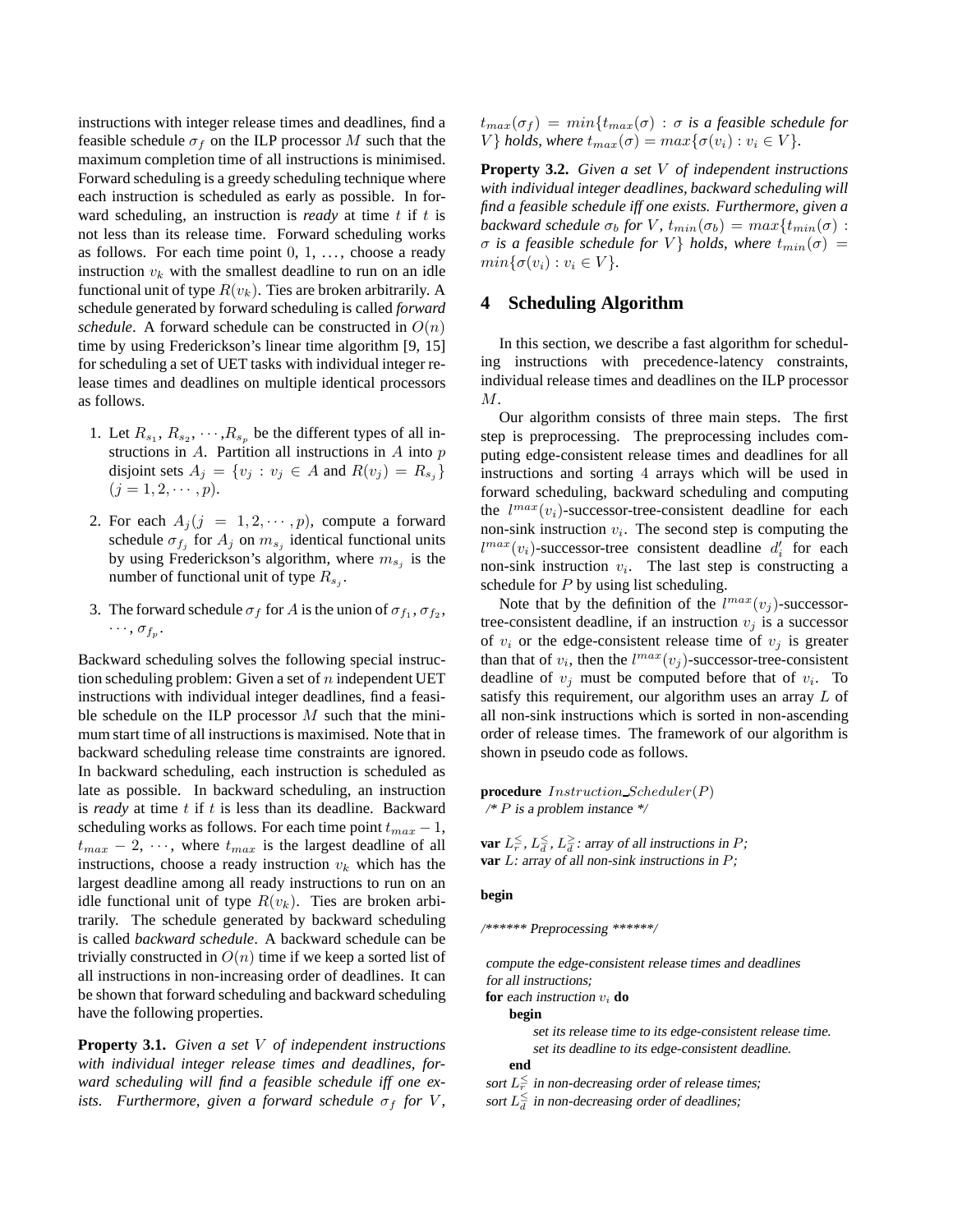/\* Both  $L_r^{\leq}$  and  $L_d^{\leq}$  are used in forward scheduling \*/ sort  $L_d^{\geq}$  in non-ascending order of deadlines; /\*  $L_d^{\geq}$  is used in backward scheduling \*/ sort L in non-ascending order of release times;

/\* Compute the  $l^{max}(L[i])$ -successor-tree-consistent deadline for each non-sink instruction  $L[i]$  \*/  $k=$  the number of instructions in  $L$ ; **for**  $i = 0, 1 \cdots, k - 1$  **do begin** compute the  $l^{max}(L[i])$ -successor-tree-consistent deadline of instruction  $L[i]$ ; **if** the  $l^{max}(L[i])$ -successor-tree-consistent deadline of  $L[i]$  is less than its edge-consistent deadline **then begin** set  $L[i]$ 's deadline to its  $l^{max}(L[i])$ -successor -tree-consistent deadline; sort  $L_d^{\geq}$  in non-ascending order of deadlines; sort  $L_d^{\leq}$  in non-decreasing order of deadlines; **end end**

/\*\*\*\*\*\* Compute <sup>a</sup> feasible schedule \*\*\*\*\*\*/

compute a schedule  $\sigma$  for P by using list scheduling;

**end**

In list scheduling, the priority of each instruction  $v_i$  is its  $l^{max}(v_i)$ -successor-tree-consistent deadline and a smaller number implies a higher priority. List scheduling works as follows. At any time, among all ready instructions, an instruction with the highest priority is chosen and scheduled as early as possible on an idle functional unit of same type as the instruction. Ties are broken arbitrarily. An instruction  $v_i$  is ready at time t if 1) for each immediate predecessor  $v_j$  of  $v_i$   $v_j$  has finished before  $t - l_{ji}$ , and 2) t is not less than its release time.

Our algorithm computes the  $l^{max}(v_i)$ -successor-treeconsistent deadline of each non-sink instruction  $v_i$  in two steps. In the first step, our algorithms computes the successor-tree-consistent deadline of  $v_i$ . . In the second step, our algorithms uses binary search and the successor-tree-consistent deadline of  $v_i$  to compute its  $l^{max}(v_i)$ -successor-tree-consistent deadline. Next we describe these two steps in details.

# **STEP 1: Computing the successor-tree-consistent deadline** of  $v_i$ .

Let  $\sigma_i^{f_1}$  be a forward schedule for  $V - \{v_i\} - Succ(v_i)$ and  $R_{s_1}, R_{s_2}, \cdots, R_{s_c}$  be c different types of all instructions in  $Succ(v_i) \cup \{v_i\}$  and  $R_{s_c} = R(v_i)$ . Given a type  $x \in \{R_{s_j} : j = 1, 2, \dots, c\}$  and a time point t, an instruction set  $A(x, t)$  is defined as follows.

- If  $x \neq R(v_i)$ , then  $A(x, t) = \{v_k : v_k \in Succ(v_i)\}$ and  $R(v_k) = x$   $\cup$  { $v_k : v_k \in V - Succ(v_i)$  and  $R(v_k) = x$  and  $\sigma_i^{f_1}(v_k) \ge t$ .
- If  $x = R(v_i)$ , then two cases are distinguished. If one functional unit of type  $R(v_i)$  is idle during the time interval  $[t-1, t)$  in the forward schedule  $\sigma_i^{f_1}$ ,  $A(x, t)$  =  ${v_k : v_k \in Succ(v_i) \text{ and } R(v_k) = x} \cup {v_k : v_k \in ...}$  $V-Succ(v_i)-\{v_i\}$  and  $R(v_k)=x$  and  $\sigma_i^{f_1}(v_k)\geq t\}.$ Otherwise,  $A(x,t) = \{v_k : v_k \in Succ(v_i) \text{ and }$  $R(v_k) = x$   $\cup \{v_k : v_k \in V - Succ(v_i) - \{v_i\}$  and  $R(v_k) = x$  and  $\sigma_i^{f_1}(v_k) \ge t$   $\} \cup \{v_j\}$ , where  $v_j$  is the instruction of type  $R(v_i)$  scheduled at time  $t - 1$  with the largest deadline in  $\sigma_i^{f_1}$ .

Let  $t_{max}$  be a time point satisfying the following constraint:

For each type  $R_{s_j}(j=1,2,\cdots,c)$   $min\{\sigma_{b_j}(v_k): v_k \in$  $A(R_{s_j}, t_{max})\} \geq t_{max}$ , where  $\sigma_{b_j}$  is a backward schedule for  $A(R_{s_j}, t_{max})$ .

By the properties of forward scheduling and backward scheduling, the successor-tree-consistent deadline of  $v_i$  is  $\min\{d_i, t_{max}\}.$ 

Our algorithm for computing the successor-treeconsistent deadline of  $v_i$  is shown as follows:

- 1. For each type  $R_{s_j}(j = 1, 2, \dots, c-1)$  compute the maximum time point  $t_{max}[j]$  satisfying  $min\{\sigma_{b_j}(v_k)\}$ :  $v_k \in A(R_{s_j}, t_{max}[j]) \ge t_{max}[j]$ , where  $\sigma_{b_j}$  is a backward schedule for  $A(R_{s_j}, t_{max}[j]).$
- 2. For the type  $R_{s_c}$  compute the maximum time point  $t_{max}[c]$  satisfying 1)  $t_{max}[c] \leq min\{t_{max}[1],\}$  $t_{max}[2], \cdots, t_{max}[c-1] \}$ , and 2)  $min\{\sigma_{b_c}(v_k): v_k \in$  $A(R_{s_c}, t_{max}[c]) \ge t_{max}[c]$ , where  $\sigma_{b_c}$  is a backward schedule for  $A(R_{s_c}, t_{max}[c])$ .

It is not difficult to show that the successor-tree-consistent deadline of  $v_i$  is  $min{d_i, t_{max}[c]}$ . The maximum time point  $t_{max}[j](j = 1, 2, \cdot, c)$  can be computed by using disjoint set union-find algorithm as follows.

1. Let  $S(r_i, R_{s_j}) = \{v_k : v_k \in Succ(v_i) \text{ and } R(v_k) = \}$  $R_{s_i}$   $\}$   $\cup$  { $v_k$  :  $v_k \in V - \{v_i\} - Succ(v_i)$  and  $\sigma_i^{f_1}(v_k) \geq r_i$ , and  $R(v_k) = R_{s_j}$ ,  $d[j, 0] = r_i$ and  $d[j, 1], d[j, 2], \cdots, d[j, c_j]$  be  $c_j$  different deadlines of all instructions in  $S(r_i, R_{s_j})$  with  $d[j, 1]$  <  $d[j, 2] < \cdots < d[j, c_j]$ , where  $r_i$  is the release time of  $v_i$ . Partition the time interval  $[d[j, 0], d[j, c_j])$  into  $c_j$  smaller disjoint intervals  $\pi_1 = [d[j, 0], d[j, 1]),$  $\pi_2 = [d[j, 1], d[j, 2]), \cdots, \pi_{c_j} = [d[j, c_j - 1], d[j, c_j]).$ An instruction  $v_k$  in  $S(r_i, R_{s_j})$  belongs to an interval  $[x, y)$  if its deadline  $d_k$  satisfies  $x < d_k \leq y$ . Each instruction  $v_k \in S(r_i, R_{s_j})$  is assigned a rank, denoted by  $rank(v_k)$ . If  $v_k$  belongs to the interval  $\pi_b$ ,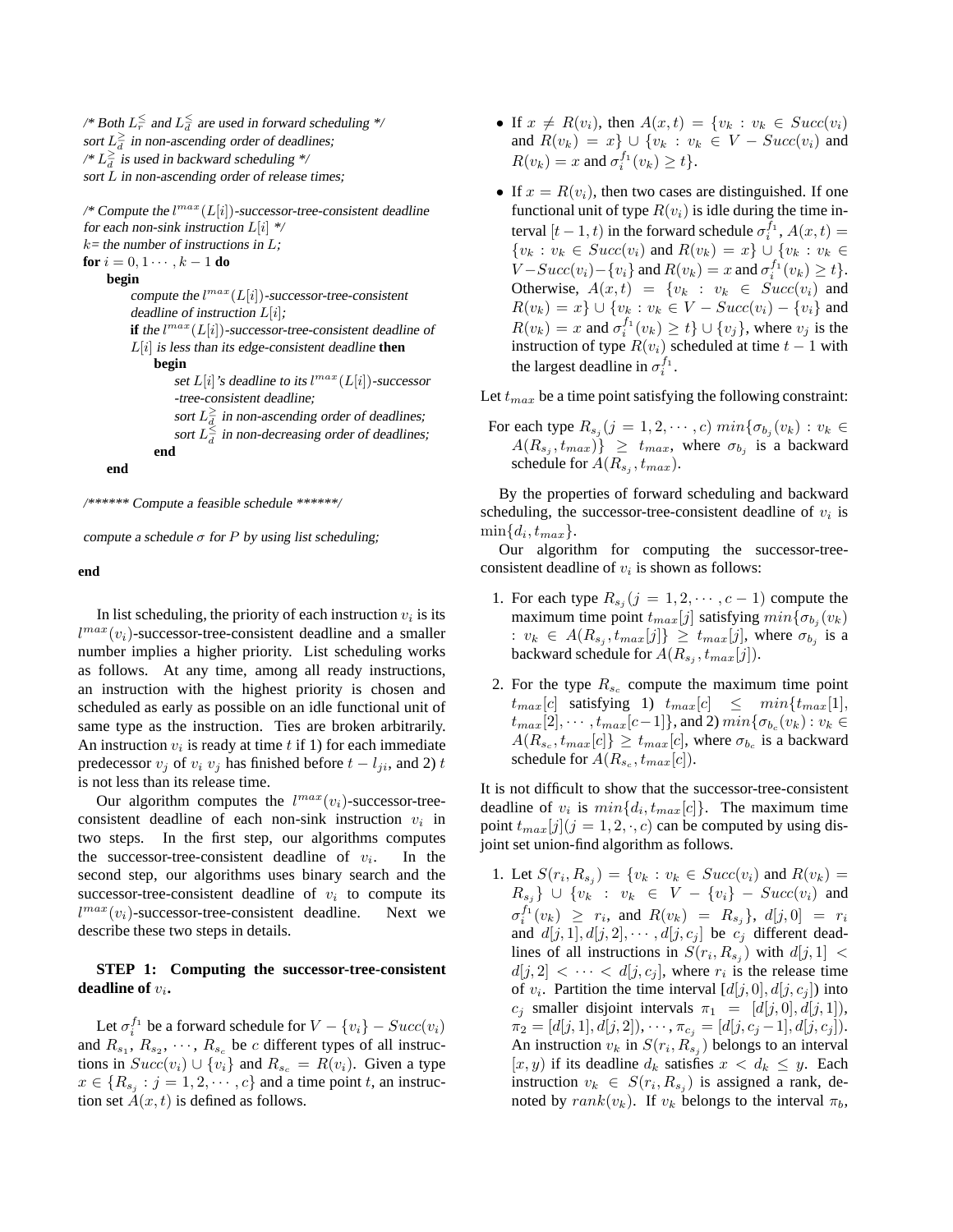then  $v_k$ 's rank is b. Each interval  $\pi_b(b = 1, 2, \dots, c_i)$ has two fields: size and limit, where  $\pi_b$  size keeps the number of instructions currently scheduled in the interval  $\pi_b$  and  $\pi_b$ .*limit* is the maximum number of instructions which can be scheduled in the interval  $\pi_b$ . Initially,  $\pi_b.size$  is set to 0 and  $\pi_b-limit$  is set to  $m_{s_j}(d[j,b] - d[j,b-1])$ , where  $m_{s_j}$  is the number of functional units of type  $R_{s_j}$ . In addition, a variable  $u$  is used to dynamically keep the interval number of the first non-empty interval  $(\pi_u.size \neq 0)$  from the left. The dynamic update on  $u$  is trivial and therefore omitted in the subsequent descriptions.

- 2. For each instruction  $v_k \in \{v_t : v_t \in Succ(v_i) \text{ and }$  $R(v_t) = R_{s_i}$  } do the following.
	- (a) Find the interval  $\pi_b$  to which  $v_k$  belongs by using  $find(v_k).$
	- (b) Put  $v_k$  into interval  $\pi_b$  by doing 1)  $\pi_b.size =$  $\pi_b.size + 1$ ; 2) if  $\pi_b.size = \pi_b-limit$  and  $b > 1$ , then merge  $\pi_b$  with its left interval  $\pi_{b-1}$  by using union( $\pi_{b-1}, \pi_b$ ); 3) if  $\pi_b.size = \pi_b-limit$  and  $b = 1$ , then no feasible schedule exists for  $P(v_i)$ . As a result, no feasible schedule exists for  $P'(v_i)$ .
- 3. Let  $v_{w_1}, v_{w_2}, \cdots, v_{w_p}$  be all instructions satisfying the following constraints: 1) For each  $v_{w_k}(k)$  =  $1, 2, \cdots, p$ , both  $v_{w_k} \in V - Succ(v_i) - \{v_i\}$  and  $R(v_{w_k}) = R_{s_j}$  hold. 2) For any  $s, t \in [1:p]$ , if  $s < t$ , then either  $\sigma_i^{f_1}(v_{w_s}) \ < \ \sigma_i^{f_1}(v_{w_t})$  or  $(\sigma_i^{f_1}(v_{w_s}) =$  $\sigma_i^{f_1}(v_{w_t})$  and  $d_{w_s} \leq d_{w_t}$ ) holds, where  $d_{w_s}$  and  $d_{w_t}$  are the deadlines of  $v_{w_s}$  and  $v_{w_t}$ , respectively. Note that the sorted list of  $v_{w_1}v_{w_2}\cdots v_{w_p}$  can be constructed in  $O(n)$  time.

Let TC be the condition defined as follows:

• If  $R_{s_j}$   $\neq$   $R(v_i)$ , then TC is  $\sigma_i^{f_1}(v_{w_k}) \quad < \quad d[j,u] \; - \; \lceil(\pi_u.size/m_{s_j})\rceil \; \; \; \text{or}$  $d[j, u] - \left[ (\pi_u.size / m_{s_j}) \right] \langle r_i;$  otherwise, it is  $(\sigma_i^{f_1}(v_{w_k}) < d[j, u] - \lceil (\pi_u.size / m_{s_j}) \rceil$  and one functional unit of type  $R(v_i)$  is idle during the time interval  $[d[j, u] - \lceil (\pi_u.size/m_{s_j}) \rceil 1, d[j, u]$  –  $\lceil (\pi_u.size / m_{s_j}) \rceil)$  in  $\sigma_i^{f_1}$  or  $d[j, u] - \lfloor (\pi_u.size / m_{s_j}) \rfloor < r_i.$ 

For each instruction  $v_{w_k}(k = p, p - 1, \dots, 1)$ , do the following: If the condition  $TC$  holds, jump out of the loop; otherwise, remove  $v_{w_k}$  from the forward schedule  $\sigma_i^{f_1}$  and put it into the interval to which it belongs as follows.

(a) Find the interval  $\pi_b$  to which  $v_{w_k}$  belongs by using  $find(v_{w_k})$ .

(b) Put  $v_{w_k}$  into interval  $\pi_b$  by doing 1)  $\pi_b.size =$  $\pi_b.size + 1; 2)$  if  $\pi_b.size = \pi_b-limit$  and  $b > 1$ , then merge  $\pi_b$  with its left interval  $\pi_{b-1}$  by using union( $\pi_{b-1}, \pi_b$ ); 3) if  $\pi_b.size = \pi_b-limit$  and  $b = 1$ , then no feasible schedule exists for  $P(v_i)$ . As a result, no feasible schedule exists for  $P'(v_i)$ .

When the loop terminates normally,  $t_{max}[j]$  =  $d[j, u] - \lceil (\pi_u.size / m_{s_j}) \rceil$ .

**STEP 2:** Computing the  $l^{max}(v_i)$ -successor-treeconsistent deadline of  $v_i$ .

Let  $a = max{r_i, t_{max} - l^{max}(v_i) - 1}$ , and  $b =$  $min{d_i - 1, t_{max} - 1}$ . We first check if the  $l^{max}(v_i)$ successor-tree-consistent deadline of  $v_i$  falls within the interval  $[a, b]$  by using binary search. Binary search cannot be performed before all maximum forbidden intervals with respect to  $R(v_i)$  have been removed. The procedure for computing  $d'_i$  is shown as follows.

- 1. Find all forbidden intervals with respect to  $v_i$  for the relaxed problem instance  $P'(v_i)$  excluding  $v_i$  and let  $B[0], B[1], \cdots, B[r]$  be  $r + 1$  all different nonforbidden time points in the interval [a, b] with  $B[j]$  –  $1 < B[j](j = 1, 2, \cdots, r);$
- 2. Perform binary search over the interval  $[B[0], B[r]]$  to find the largest  $B[j]$  such that instruction  $v_i$  can be scheduled at  $B[j]$  in a feasible schedule for the relaxed problem instance  $P'(v_i)$ .

Notice that if  $v_i$  cannot be scheduled at  $B[k]$ , then it cannot be scheduled at any time point  $B[t](r > t > k)$  in any feasible schedule for  $P'(v_i)$ . Therefore, binary search can be used to find the the largest  $B[j]$  such that instruction  $v_i$  can be scheduled at  $B[j]$  in a feasible schedule for the relaxed problem instance  $P'(v_i)$ . To check if  $v_i$  can be scheduled at a time point  $B[j]$ , we simply set the release time of  $v_i$ to  $B[j]$  and find a forward schedule for  $P'(v_i)$ . If the forward schedule is feasible, then  $v_i$  can be scheduled at  $B[j]$ ; otherwise,  $v_i$  cannot be scheduled at  $B[j]$  in any feasible schedule for  $P'(v_i)$ .

If either the  $l^{max}(v_i)$ -successor-tree-consistent deadline of  $v_i$  is not found to be within [a, b] or  $a > b$  holds, find a time point  $t_{max}$  satisfying the following constraints:

- 1.  $r_i \leq t_{max} < a$ .
- 2.  $[t_{max}, t_{max} + 1]$  is not a forbidden interval.
- 3.  $[t_{max} + 1, a]$  is a forbidden interval with respect to  $v_i$ or  $t_{max} = a - 1$ .

If such a  $t_{max}$  exists, it is the  $l^{max}(v_i)$ -successor-treeconsistent deadline of  $v_i$ . Otherwise, no feasible schedule for the relaxed problem instance  $P'(v_i)$ . As a result, no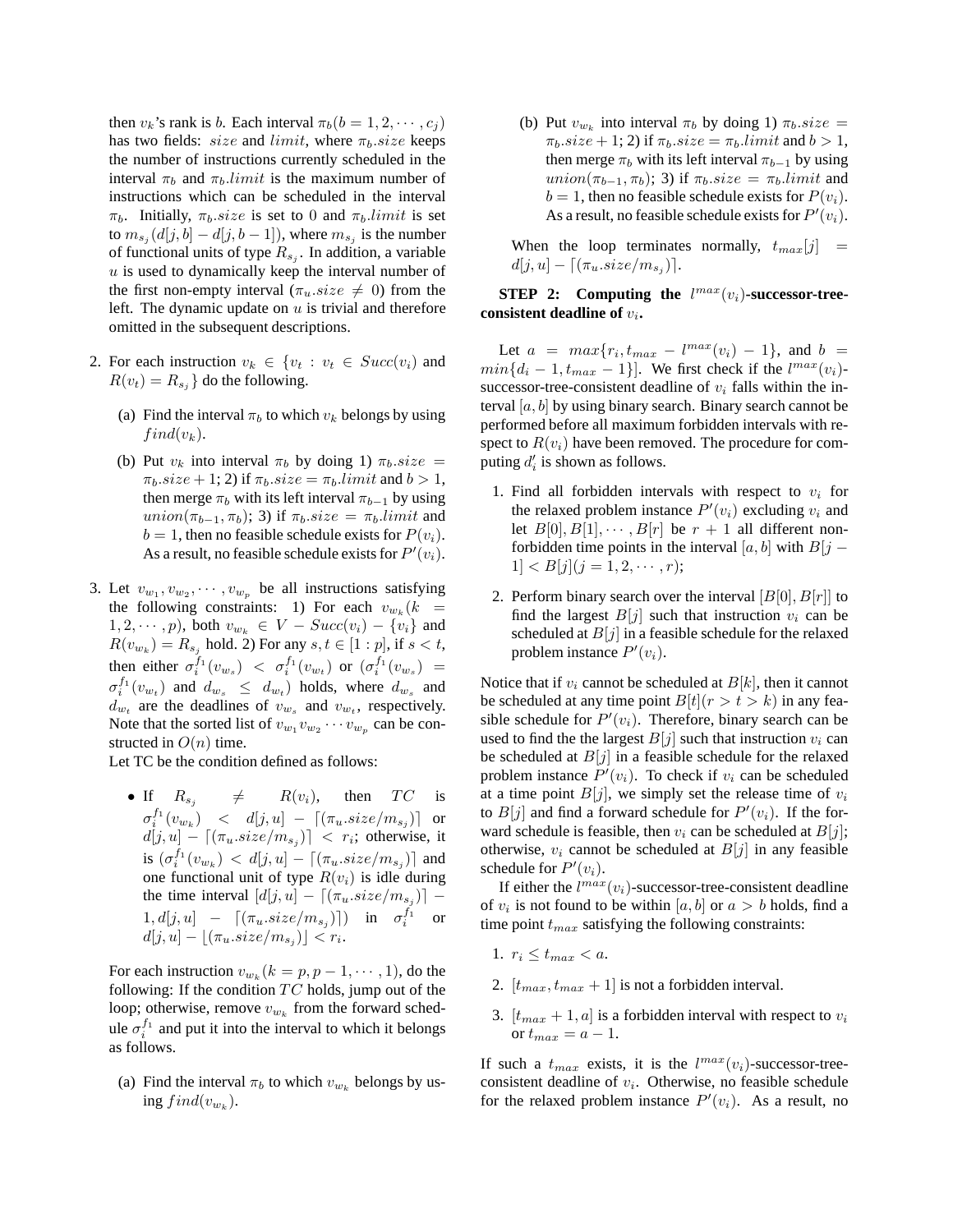feasible exists for the original problem instance  $P(v_i)$ .



**Figure 1. A problem instance** P



**Figure 2. The edge-consistent release times and deadlines in** P

**Example 1** Consider a problem instance P with 14 instructions and an ILP processor with two heterogeneous functional units  $F_1$  and  $F_2$ . The precedence-latency constraints, release times and deadlines are shown in Figure 1 where a filled node denotes an instruction which must be executed on  $F_1$  and a non-filled node represents an instruction which must be executed on  $F_2$ . x and y in  $[x, y]$  are the pre-assigned release time and deadline of the corresponding instruction, respectively.

First, our algorithm computes the edge-consistent release times and deadlines for all instructions. In Figure 2, x and y in  $[x, y]$  are the edge-consistent release time and edge-consistent deadline of the corresponding instruction, respectively.

Next, our algorithm computes the  $l_{max}(v_i)$ -successortree-consistent deadline for each non-sink instruction  $v_i$  in non-increasing order of their edge-consistent release times. Suppose that our algorithm has computed the 0-successortree consistent deadline of  $v_6$  which is 7, we show how our algorithm computes the 4-successor-tree-consistent dead-



Figure 3. The relaxed problem instance  $P'(v_7)$ 



**Figure 4. A forward schedule for** V −  $Succ(v_7) - \{v_7\}$ 

line  $d'_7$  of  $v_7$ . By the definition,  $d'_7$  is the upper bound of the latest completion of  $v_7$  in any schedule for the relaxed problem instance  $P'(v_7)$  shown in Figure 3. Our algorithm computes  $d'_7$  in two steps:

- 1. Compute the successor-tree-consistent deadline of  $v_7$ . First, our algorithm computes a forward schedule for  $V - Succ(v_7) - \{v_7\}$  shown in Figure 4. Next it computes a backward schedule for  $Succ(v_7)$  shown in Figure 5. Lastly it applies disjoint union-find algorithm to find the successor-tree-consistent deadline which is 11.
- 2. Compute  $d'_7$ . First, our algorithm finds all forbidden time points within  $[a, b]$  and stores all the nonforbidden time points within  $[a, b]$  in the array  $B$ , where  $a = 6$ ,  $b = 10$ . In this case, two forbidden time points are 8 and 9. Therefore, we have  $B[0] = 6$ ,  $B[1] = 7$  and  $B[2] = 10$ . Next, it applies binary search to find the latest completion time of  $v_7$  in the relaxed problem instance  $P'(v_7)$  which is 7.

The  $l_{max}(v_i)$ -successor-tree-consistent deadline of each instruction  $v_i$  is shown in Figure 6 where y in  $[x, y]$  beside each instruction  $v_i$  is the  $l_{max}(v_i)$ -successor-tree-consistent deadline of  $v_i$ .

Lastly, our algorithm uses list scheduling to compute a schedule for the original problem instance P. The schedule which is feasible is shown in Figure 7.

By using induction and the properties of forward scheduling and backward scheduling, we can prove the fol-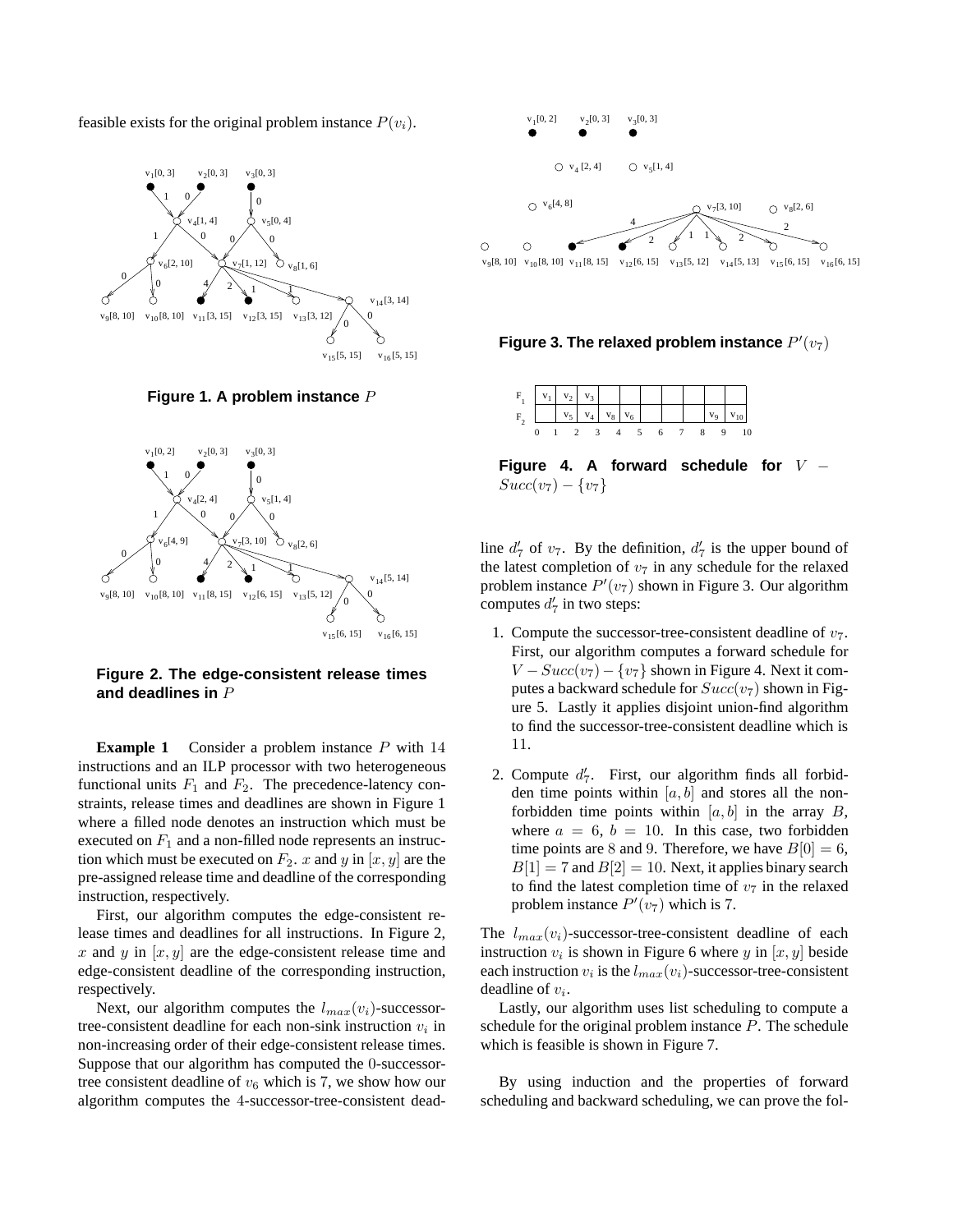

**Figure 5. A backward schedule for**  $Succ(v_7)$ 



Figure 6. The  $l_{max}(v_i)$ -successor-tree**consistent deadlines**

lowing lemma. The proof is omitted due to the space limitation.

**Lemma 4.1.** *Given a problem instance* P*, each instruction*  $v_i$  must be completed before its  $l^{max}(v_i)$ -successor-tree*consistent deadline in any feasible schedule for* P*.*

**Theorem 4.1.** *Our scheduling algorithm computes a feasible schedule whenever one exists in the following special cases.*

- *1. Arbitrary DAG, latencies in* {0, 1}*, individual integer release times and deadlines, and one functional unit.*
- *2. Arbitrary DAG, latencies of* 0*, individual integer release times and deadlines, and two identical functional units.*
- *3. Monotone interval-ordered graph, arbitrary latencies, individual integer release times and deadlines, and multiple functional units of different types or multiple identical functional units.*
- *4. In-forest, equal latencies, individual integer release times and deadlines, and multiple identical functional units.*

**Proof** Suppose that there exists a feasible schedule  $\sigma'$ , but a schedule  $\sigma$  computed by our algorithm is not feasible. Let  $v_k$  be the first late instruction and t the earliest integer time point satisfying 1) there are  $m_k(\sigma(v_k) - t)$  instructions scheduled in the time interval  $[t, \sigma(v_k))$  on  $m_k$ functional unit of type  $R(v_k)$  in  $\sigma$ , where  $m_k$  is the number of functional units of type  $R(v_k)$ , and 2) for each instruction



**Figure 7. A forward schedule for the original problem instance** P

 $v_i$  of type  $R(v_k)$  scheduled in the time interval  $[t, \sigma(v_k))$ ,  $d'_j \leq d'_k$  holds. Let  $S = \{v_k\} \cup \{v_j : t \leq \sigma(v_j) < \sigma(v_k)\}$ and  $R(v_i) = R(v_k)$ . If  $t = 0$ , then by pigeon hole principle, there must be a late instruction in any schedule for  $P$ , which contradicts the assumption. Otherwise, consider the following special cases.

- 1. Arbitrary DAG, latencies in  $\{0, 1\}$ , individual integer release times and deadlines and one functional unit. Let  $v_i$  be the instruction scheduled in time interval [t –  $2, t - 1$ ). Consider all possible cases.
	- (a) No instruction is scheduled in time interval  $[t (2, t-1)$  or  $d'_i > d'_k$ . In this case, by the greediness of list scheduling, the release times of all instructions in  $S$  must be greater than or equal to t. Therefore, by pigeonhole principle, at least one instruction must be late in any feasible schedule for P, which contradicts the assumption.
	- (b)  $d'_i \leq d'_k$ . Consider the two possible cases.
		- i. The release times of all instructions in S are greater than or equal to  $t$ . By pigeonhole principle, there must be at least one late instruction in any feasible schedule for  $P$ , which contradicts the assumption.
		- ii. There is at least one instruction whose release time is less than or equal to  $t - 1$ . In this case, all instructions whose release times are less than or equal to  $t - 1$  must be the successors of  $v_i$ . By our algorithm for computing the  $l^{max}(v_i)$ -successor-treeconsistent deadline,  $v_i$  must be also late with respect to its  $l^{max}(v_i)$ -successor-treeconsistent deadline in the schedule  $\sigma$ , which contradicts the assumption that  $v_k$  is the first late instruction.
- 2. Arbitrary DAG, latencies of 0, individual integer release times and deadlines, and two identical functional units. Consider all possible cases.
	- (a) No instruction is scheduled in the time interval  $[t, t - 1)$  or the  $l^{max}(v_j)$ -successor-treeconsistent deadline of each instruction  $v_i$  scheduled in  $[t, t-1)$  is greater than  $d'_{k}$ . By the greediness of list scheduling, the release times of all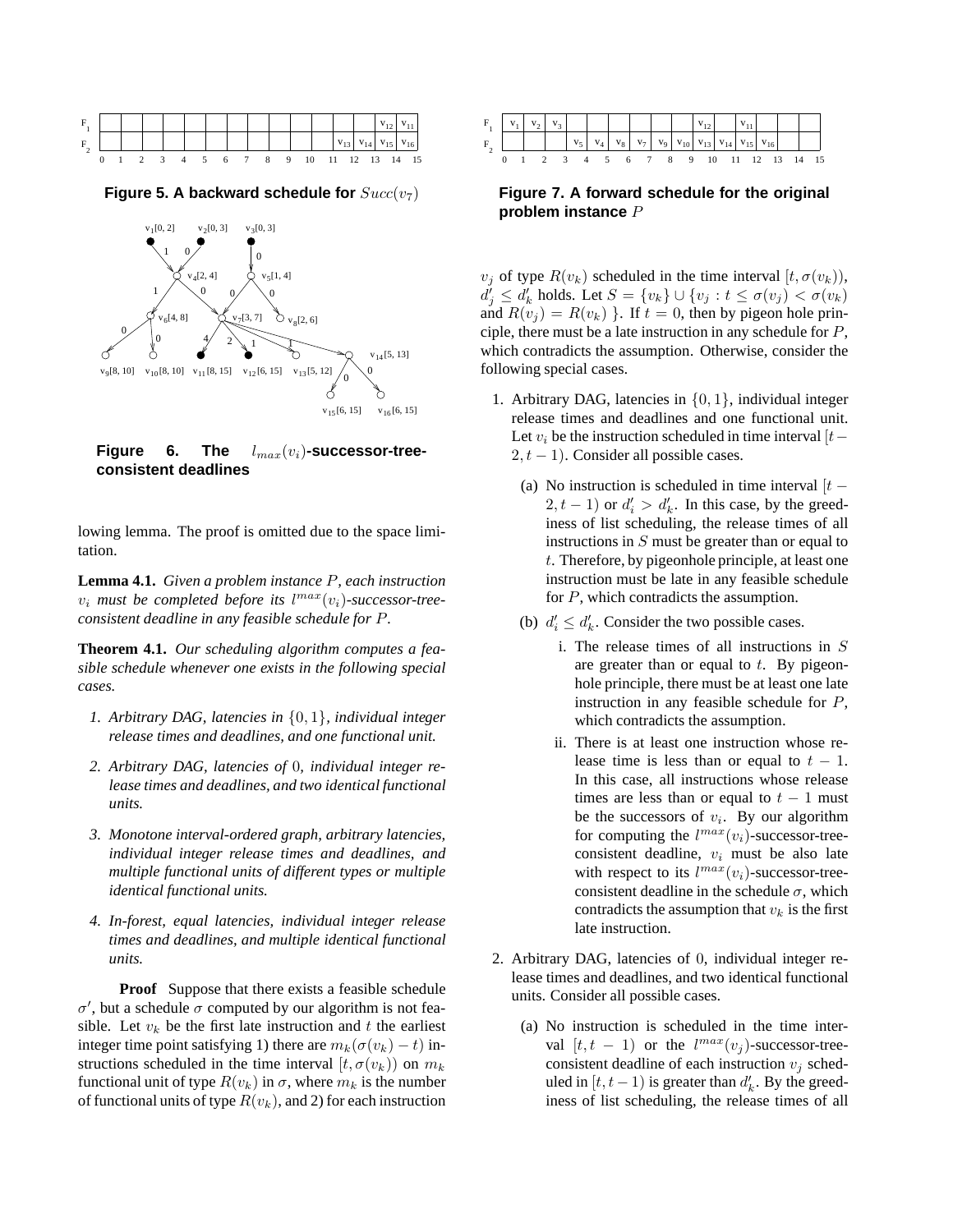instructions in  $S$  must be greater than or equal to t. By pigeon hole principle, there must be at least one late instruction in any feasible schedule for  $P$ , which contradicts the assumption.

- (b) There is an instruction  $v_i$  scheduled in the time interval  $[t, t - 1)$  with  $d'_i \leq d'_k$ . In this case, for each instruction  $v_j \in S$ , either  $v_j$  is a successor of  $v_i$  or  $r_i \geq t$ . If no instruction in S is the successor of  $v_i$ , by pigeon hole principle, there must be at least one late instruction in any feasible schedule for  $P$ , which contradicts the assumption. Otherwise, by our algorithm for computing successor-tree-consistent deadlines,  $v_i$  must be also late with respect to its  $l^{max}(v_i)$ -successortree-consistent in  $\sigma$ , which contradicts the assumption that  $v_k$  is the first late instruction.
- 3. Monotone interval-ordered graph, arbitrary latencies, individual integer release times and deadlines, and multiple functional units of different types or multiple identical functional units.

Let  $S_1$  be the set of all instructions in S whose release times are less than t and  $v_r$  an instruction in  $S_1$  which has the minimum number of predecessors. Since  $v_r$  cannot start before t in  $\sigma$ , there must exist an immediate predecessor  $v_s$  of  $v_r$  such that  $v_s$  prevents  $v_r$  from starting before t in  $\sigma$  due to the latency  $l_{sr}$ . By the property of monotone interval-ordered graph,  $v<sub>s</sub>$  is the predecessor of all instruction in  $S<sub>1</sub>$ . Let  $S_2 = \{v_j : v_j \in S_1 \text{ and } v_j \text{ is an immediate successor}\}\$ of  $v_s$ . By the definition of monotone interval-ordered graph, for each instruction  $v_j \in S_2$ ,  $l_{sj} \geq l_{sr}$  holds. Since each instruction in  $S_1 - S_2$  must be a successor of some instruction in  $S_1$ , for each instruction  $v_j \in S_1$ ,  $l_{sj}^+ \geq l_{sr}$  also holds. By our algorithm for computing successor-tree-consistent deadlines,  $v_s$  must be also late with respect to its  $l^{max}(v_s)$ -successor-treeconsistent deadline in the schedule  $\sigma$ , which contradicts the assumption that  $v_k$  is the first late instruction.

4. In-forest, equal latencies, individual integer release times and deadlines, and multiple identical functional units. The proof for this special case is essentially the same as in [11].

Our algorithm for computing the successor-tree-consistent deadlines uses disjoint set union-find algorithm. Since the union tree in this case is a chain, we can use Gabow's linear time union-find algorithm [15]. Therefore, for each non-sink instruction  $v_i$ , it takes  $O(n)$  time to compute the successor-tree-consistent deadline for  $v_i$ , where *n* is the number of instructions. After the successor-tree-consistent deadline of each non-sink instruction  $v_i$  has been computed, our algorithm uses binary search to compute the

 $l^{max}(v_i)$ -successor-tree-consistent deadline for  $v_i$ . The binary search takes  $O(n \log d)$  time, where d is the maximum latency. In addition, maintaining two sorted arrays  $L_d^{\geq}$  and  $L_d^{\leq}$  takes  $O(n)$  time because each time only  $L[i]$ 's deadline is changed. Therefore, it takes  $O(n^2 * \log d)$  time to compute the  $l^{max}(v_i)$ -successor-tree-consistent deadlines for all non-sink instructions. The transitive closure can be computed in  $O(ne)$  time by n depth-first searches, where e is the number of edges in the precedence graph. Alternatively, it can be reduced to matrix multiplication [17], which is  $O(n^{2.376})$  [18]. Moreover, the  $l^{max}(v_i)$ -successor-tree for each instruction can be computed in  $min\{O(ne), O(ed)\}$ time. Therefore, it is easy to show the following theorem.

**Theorem 4.2.** *The time complexity of our algorithm*  $is \ min\{O(ne), O(n^{2.376})\} + min\{O(ed), O(ne)\} +$  $O(n^2 \log d)$ .

### **5 Conclusion**

We proposed a fast algorithm for scheduling instructions in a basic block with precedence-latency constraints, timing constraints in the form of individual integer release times and deadlines on an ILP processor. The key idea of our scheduling algorithm is computing the  $l^{max}(v_i)$ -successortree-consistent deadline for each instruction. To make it faster to compute the  $l^{max}(v_i)$ -successor-tree-consistent deadline for each non-sink instruction  $v_i$ , we use a number of techniques, namely, forward scheduling, backward scheduling, disjoint set union-find and binary search. Our algorithm is guaranteed to find a feasible schedule whenever one exists in a number of special cases. In the first special case where the processor has only one functional unit and the maximum latency is 1, our algorithm improves the existing fastest algorithm [3] from  $O(n^2 \log n)$  +  $min\{O(ne), O(n^{2.376})\}$  to  $min\{O(ne), O(n^{2.376})\}$ . In the second special case where the ILP processor has only two identical functional units, our algorithm improves the existing fastest algorithm [1] from  $O(ne + n^2 \log n)$  to  $min\{O(ne), O(n^{2.376})\}$ . The first polynomial time algorithm for this special case proposed by Garey and Johnson [8] runs in  $O(n^3)$  time. In the third special case where the precedence-latency constraints can be represented as a monotone interval-ordered graph and the ILP processor has multiple functional units of different types, our algorithm is the first polynomial time algorithm.

Further research on instruction scheduling with timing constraints is expected. One open problem is loop scheduling with individual release times and deadlines on an ILP processor. In non-real-time computing, software pipelining is an efficient approach to employ ILP. In real-time embedded systems, timing satisfaction is the primary consideration. It is interesting to see how release times and deadlines